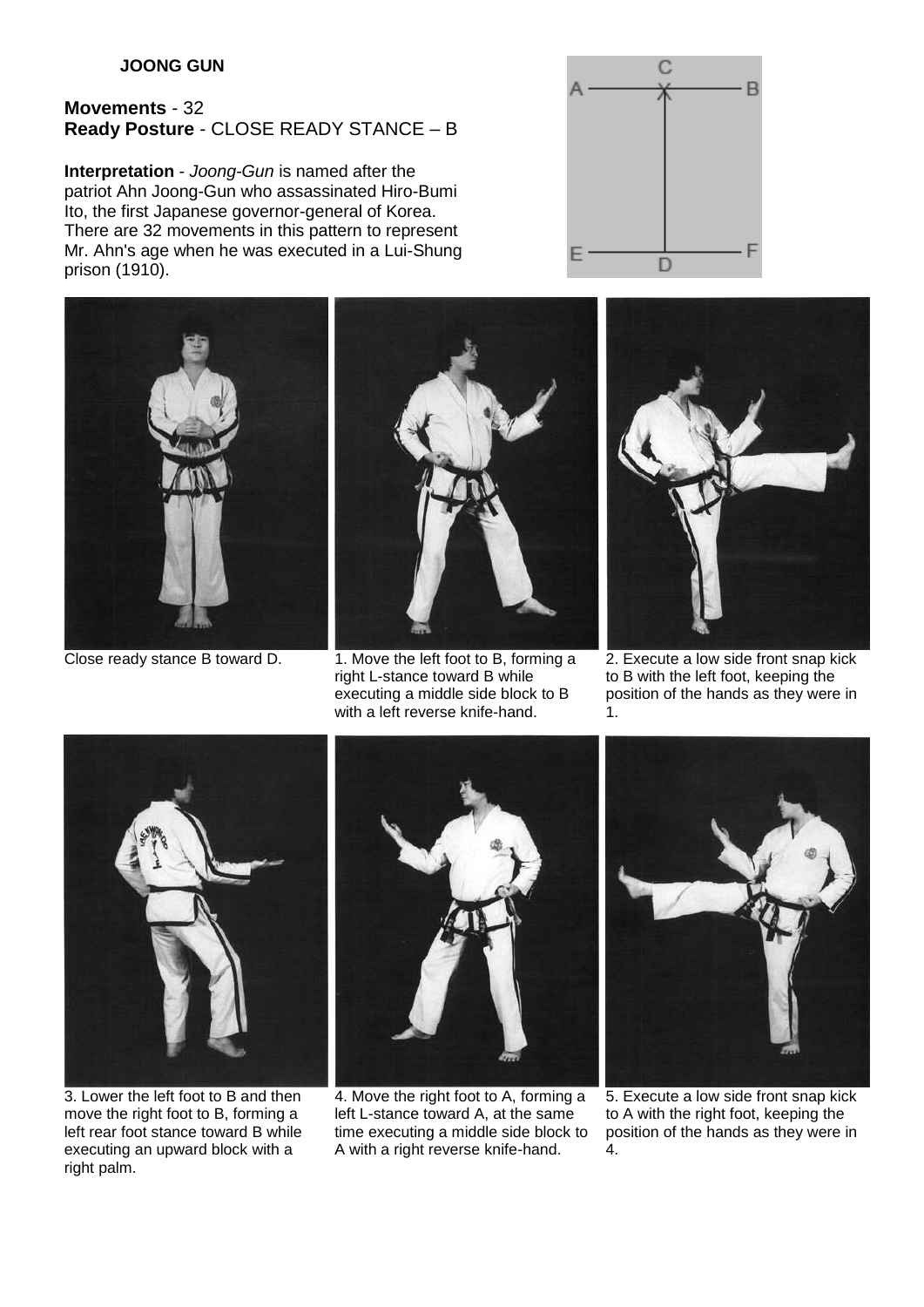



6. Lower the right foot to A and then move the left foot to A, forming a right rear foot stance toward A while executing an upward block with the left palm.



7. Move the left foot to D, forming a right L-stance toward D while executing a middle guarding block to D with a knife-hand.



8. Execute a high strike to D with the right upper elbow while forming a left walking stance toward D, slipping the left foot to D.



9. Move the right foot to D, forming a left L-stance toward D, at the same time executing a middle guarding block to D with a knife-hand.



10. Execute a high strike to D with the left upper elbow, at the same time forming a right walking stance toward D, slipping the right foot to D.



11. Move the left foot to D, forming a left walking stance toward D, while executing a high vertical punch to D with a twin fist.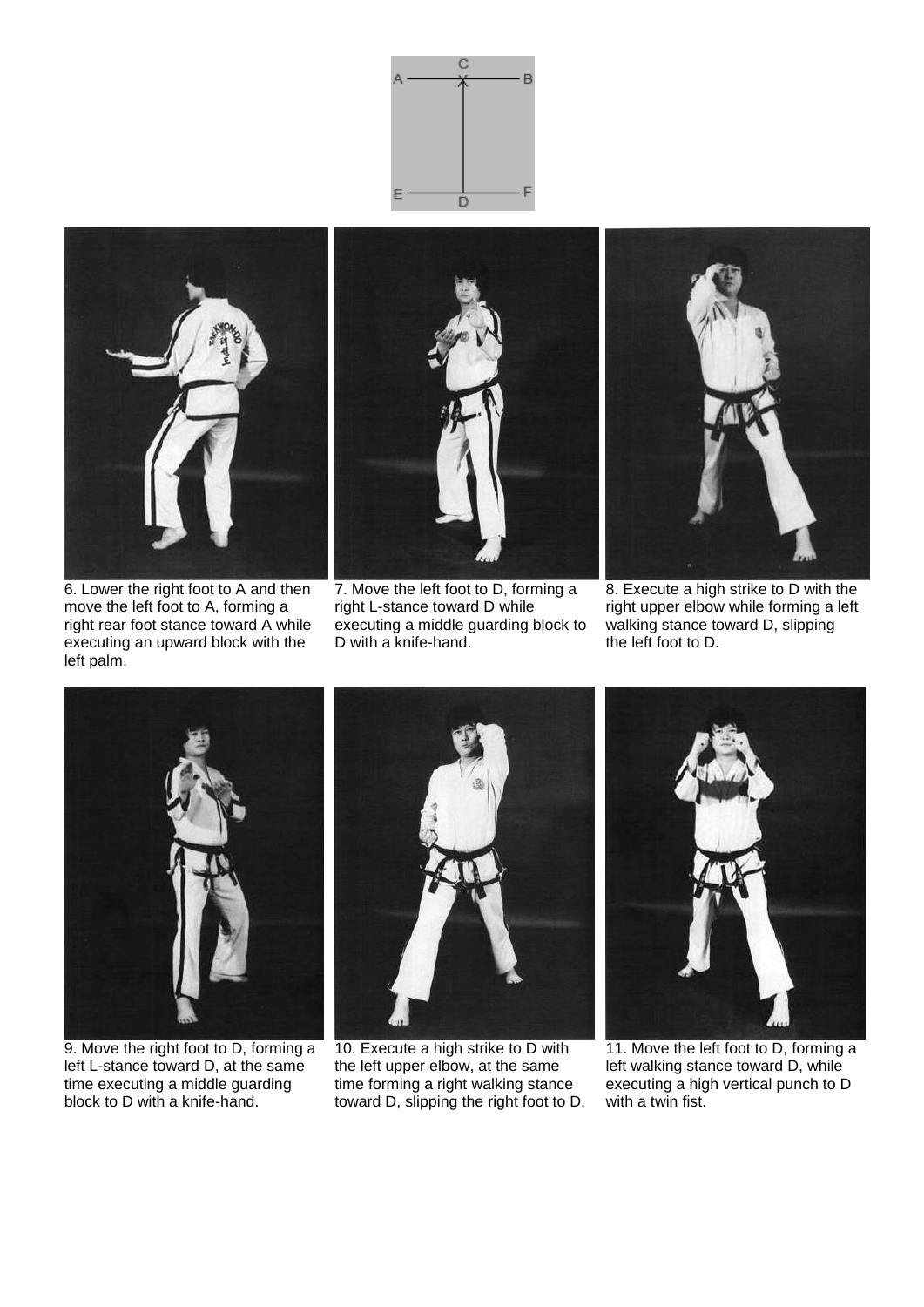



12. Move the right foot to D, forming a right walking stance toward D while executing an upset punch to D with a twin fist.



13. Move the right foot on line CD and then turn counter-clockwise to form a left walking stance toward C while executing a rising block with an X-fist.



14. Move the left foot to E, forming a right L-stance toward E while executing a high side strike to E with the left back fist.



15. Twist the left fist counterclockwise until the back fist faces downward, at the same time forming a left walking stance toward E, slipping the left foot to E.



16. Execute a high punch to E with the right fist while maintaining a left walking stance toward E. Perform 15 and 16 in a fast motion.



17. Bring the left foot to the right foot and then move the right foot to F, forming a left L-stance toward F while executing a high side strike to F with a right back fist.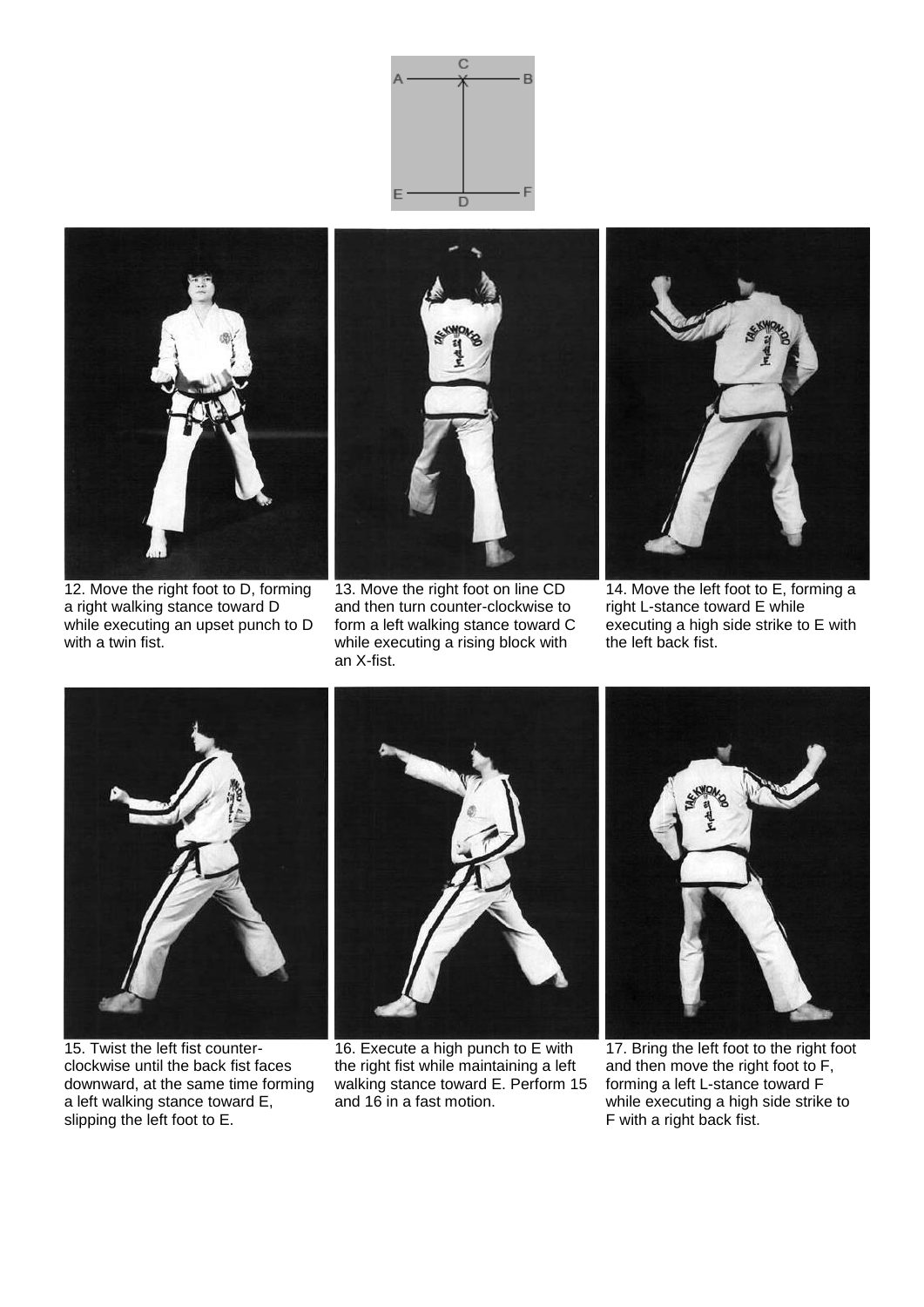



18. Twist the right fist counterclockwise until the back fist faces downward while forming a right walking stance toward F, slipping the right foot to F.



19. Execute a high punch to F with the left fist while maintaining a right walking stance toward F. Perform 18 and 19 in a fast motion.



20. Bring the right foot to the left foot and then move the left foot to C, forming a left walking stance toward C while executing a high block to C with a left double forearm.



21. Execute a middle punch to C with the left fist while forming a right L-stance toward C, pulling the left foot.



22. Execute a middle side piercing kick to C with the right foot.



23. Lower the right foot to C, forming a right walking stance toward C while executing a high side block to C with the right double forearm.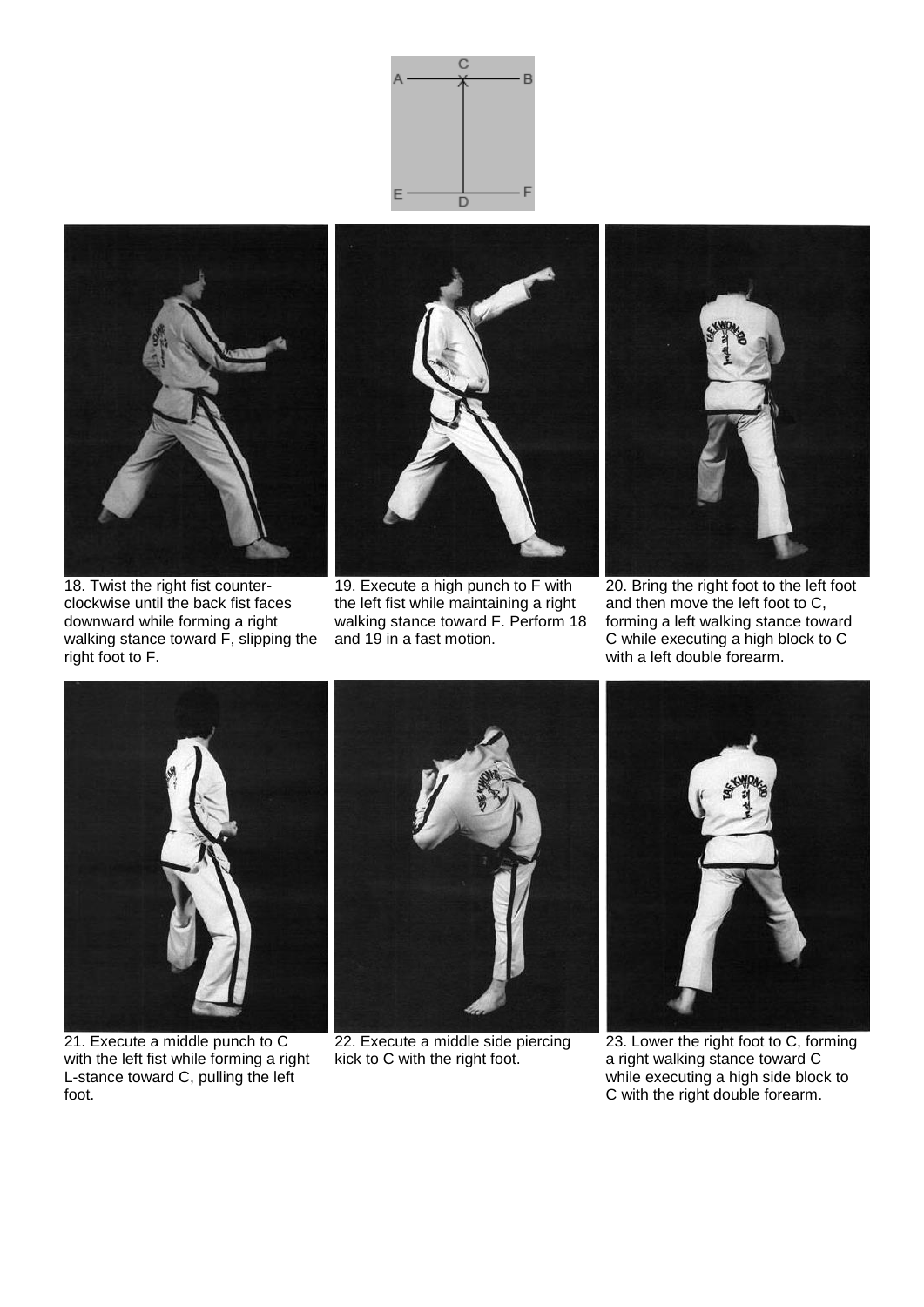



24. Execute a middle punch to C with the right fist while forming a left L-stance toward C, pulling the right foot.



25. Execute a middle side piercing kick to C with the left foot.



26. Lower the left foot to C, forming a right L-stance toward C while executing a middle guarding block to C with the forearm.



27. Execute a pressing block to C with the right palm while forming a left low stance toward C, slipping the left foot.



28. Move the right foot to C, forming a left L-stance toward C while executing a middle guarding block to C with the forearm.



29. Execute a pressing block to C with the left palm while forming a right low stance toward C, slipping the right foot.